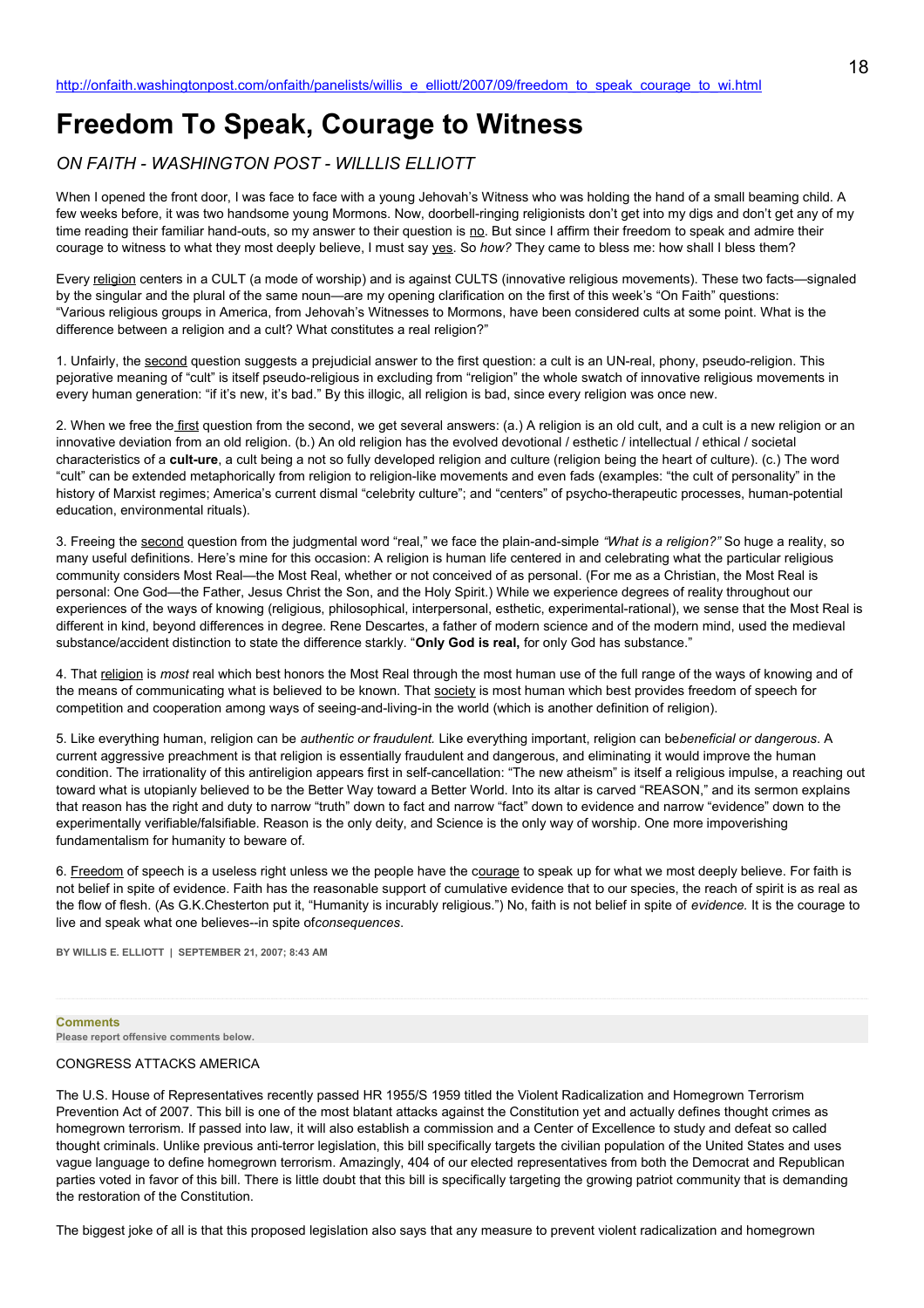terrorism should not violate the constitutional rights of citizens. However, the definition of violent radicalization and homegrown terrorism as they are defined in section 899A are themselves unconstitutional. The Constitution does not allow the government to arrest people for thought crimes, so any promises not to violate the constitutional rights of citizens is already broken by their own definitions.

This bill is completely insane. It literally allows the government to define any and all crimes including thought crime as violent radicalization and homegrown terrorism. Obviously, this legislation is unconstitutional on a number of levels and MUST BE OPPOSED!

#### CONTACT YOUR SENATORS ASAP - EVERY RIGHT & FREEDOM GUARANTEED IN OUR CONSTITUTION IS AT STAKE!

**POSTED BY: ANONYMOUS | DECEMBER 9, 2007 9:46 PM [REPORT OFFENSIVE COMMENT](mailto:blogs@washingtonpost.com?subject=On%20Faith%20Panelists%20Blog%20%20%7C%20%20Anonymous%20%20%7C%20%20Freedom%20To%20Speak,%20Courage%20to%20Witness%20%20%7C%20%201862119&body=%0D%0D%0D%0D%0D================%0D?__mode=view%26_type=comment%26id=1862119%26blog_id=618)**

#### Bertrand Russell

Fear, the Foundation of Religion

Religion is based,I think, primarily and mainly upon fear. It is partly the terror of the unknown and partly the wish to feel that you have a kind of elder brother who will stand by you in all your troubles and disputes.

Fear is the basis of the whole thing-fear of the mysterious, fear of defeat, fear of death. Fear is the parent of cruelty,

and therefore it is no wonder if religion and cruelty have gone hand in hand. It is because fear is at the basis of those two things. In this world we can now begin a little to understand things,and a little to master them by help of science,

which has forced its way step by step against the Christian religion, against the churches, and against the opposition of all the old precepts. Science can help us to get over this craven fear in which mankind has lived for so many generations. Science can teach us,and I think our own hearts can teach us,no longer to look around for imaginary supports, no longer to invent allies in the sky, but rather to look to our own efforts here below to make this world a fit place to live in, instead of the sort of place that the churches in all these centuries have made it. Why I Am Not A Christian. page 22

**POSTED BY: ANONYMOUS | SEPTEMBER 25, 2007 10:43 PM [REPORT OFFENSIVE COMMENT](mailto:blogs@washingtonpost.com?subject=On%20Faith%20Panelists%20Blog%20%20%7C%20%20Anonymous%20%20%7C%20%20Freedom%20To%20Speak,%20Courage%20to%20Witness%20%20%7C%20%201433054&body=%0D%0D%0D%0D%0D================%0D?__mode=view%26_type=comment%26id=1433054%26blog_id=618)**

Voice of Reason: "Every comment so far is from someone with their own personal axe to grind, claiming all members of a particular religion (or persuasion, 'Christianity') are stupid, selfish, evil... and worse."

"Every comment so far"

Please give an example in every post that verifies this sweeping comment.

"claiming all members of a particular religion are stupid...."

Please give an example from every post that claims all members of a particular religion are stupid, etc.

**POSTED BY: REBEL8 | SEPTEMBER 25, 2007 11:56 AM [REPORT OFFENSIVE COMMENT](mailto:blogs@washingtonpost.com?subject=On%20Faith%20Panelists%20Blog%20%20%7C%20%20rebel8%20%20%7C%20%20Freedom%20To%20Speak,%20Courage%20to%20Witness%20%20%7C%20%201430289&body=%0D%0D%0D%0D%0D================%0D?__mode=view%26_type=comment%26id=1430289%26blog_id=618)**

Dear A Believer in X -

Well, here it is a day later and I'm still waiting for you to provide a credible source to back up your statement that, "Several of our first Presidents could literally quote the entire Bible word for word."

Should I hold my breath? Didn't think so. Perhaps one of ABIC's fellow religionists could jump in here to help him out?

**POSTED BY: MR MARK | SEPTEMBER 24, 2007 12:00 PM [REPORT OFFENSIVE COMMENT](mailto:blogs@washingtonpost.com?subject=On%20Faith%20Panelists%20Blog%20%20%7C%20%20Mr%20Mark%20%20%7C%20%20Freedom%20To%20Speak,%20Courage%20to%20Witness%20%20%7C%20%201425111&body=%0D%0D%0D%0D%0D================%0D?__mode=view%26_type=comment%26id=1425111%26blog_id=618)**

They're all cults. How can people believe the preposterous nonsense of ANY religion/cult?

**POSTED BY: TOM POWELL | SEPTEMBER 24, 2007 6:27 AM [REPORT OFFENSIVE COMMENT](mailto:blogs@washingtonpost.com?subject=On%20Faith%20Panelists%20Blog%20%20%7C%20%20Tom%20Powell%20%20%7C%20%20Freedom%20To%20Speak,%20Courage%20to%20Witness%20%20%7C%20%201423865&body=%0D%0D%0D%0D%0D================%0D?__mode=view%26_type=comment%26id=1423865%26blog_id=618)**

My goodness. Every comment so far is from someone with their own personal axe to grind, claiming all members of a particular religion (or persuasion, "Christianity") are stupid, selfish, evil... and worse.

Get a grip people. Based on your comments, I think you're all fundamentalists. Yes, this includes you secular humanists, as well.

There are good people and bad people in every group.

Sheesh.

**POSTED BY: VOICE OF REASON? | SEPTEMBER 24, 2007 12:57 AM [REPORT OFFENSIVE COMMENT](mailto:blogs@washingtonpost.com?subject=On%20Faith%20Panelists%20Blog%20%20%7C%20%20Voice%20of%20reason?%20%20%7C%20%20Freedom%20To%20Speak,%20Courage%20to%20Witness%20%20%7C%20%201422644&body=%0D%0D%0D%0D%0D================%0D?__mode=view%26_type=comment%26id=1422644%26blog_id=618)**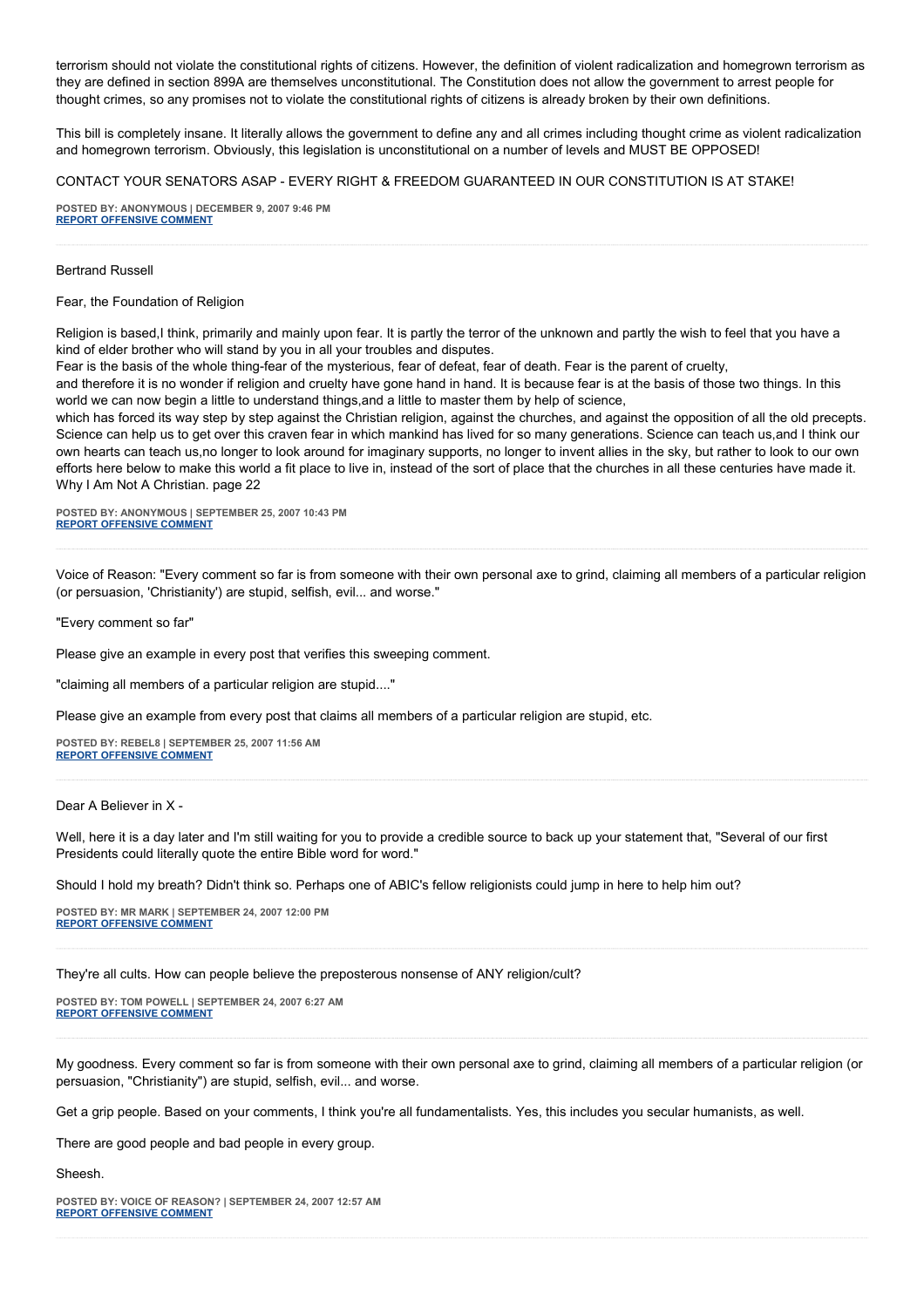It is my opinion that religion is simply a way for one man to control another or others. Convincing him or them, that there is a higher power and that he, the convincer, is in touch with that higher power.

Because one is in touch with the higher or ultimate power, it is his duty to inform everyone around him about that power. To convert them to this great revelation. To seek converts. Of course everyone must heed his words and directions because he is simply taking orders from a higher level. Punishment of some kind is usually involved for disregarding The God, Devil, or whatever the power is called. This power can do you harm if you disobey.

Those that he can convert become his group, his flock. If he has enough converts, his flock becomes a movement. If the movement becomes really popular, it now could be called a cult or a religion.

This is a unique use of mans verbal communication skills. It is a way to achieve the advantage when there is no physical advantage. Man has developed this particular skill to survive in a world that is dominated by physical power or vast numbers. It is a way to "Tame the Beast." and gain the advantage. The cult or religious group, now has the ablility to gain power by sheer numbers. It can protect itself from harm and go on about the business of procreation.

My opinion is that, there is no difference between a cult and a religion, as far as the achievement of it's intended purposes. That being the ability to survive and gain power over others using one's verbal communication skills.

This is what this big brain of man's can accomplish. Neat trick!

**POSTED BY: JUAN CASTRO | SEPTEMBER 23, 2007 11:37 PM [REPORT OFFENSIVE COMMENT](mailto:blogs@washingtonpost.com?subject=On%20Faith%20Panelists%20Blog%20%20%7C%20%20Juan%20Castro%20%20%7C%20%20Freedom%20To%20Speak,%20Courage%20to%20Witness%20%20%7C%20%201422408&body=%0D%0D%0D%0D%0D================%0D?__mode=view%26_type=comment%26id=1422408%26blog_id=618)**

One can readily understand why Dr. Elliot's screed shows a selfish fear of reason and science.

He is apparently incapable of using the first and of understanding the second, except to the extent that he correctly suspects that the more people learn to trust in the beneficience of either, he loses his power. His view is quite egotistical and selfish as well as cruel because of the harm it does to his fellow man. God is only a word and has no existence beyond semantics and man's fantasy that somewhere a magic entity exists that will save him from reality. The ritualization of this destructive fantasy is what humans call religion. Hitler called his religion the Nazi Party, Stalin called his religion Communism. And they both considered themselves the Gods of their respective religions. So how do Dr. Elliot's views differ from Hitler's and Stalins? True, he doesn't consider himself God, but his statement suggest a belief in his possession of far superior knowledge of what constitues God, God's purpose, and true relgion than is posseessed by his fellow human beings. His religion of Christianity, howeever, has over its long history committed far more atrocities than either Communism and the Nazis. And where was God in stopping any of these atrocities. Is is that God is impotent, indifferent, lazy, sadistic, or is it that God simply doesn't exist--except as a concept in the minds of mankind as a product of faith in magic. The real improvements in the human condition have come from rationality and science. From medicine, with for instance the smallpox and polio vaccinations, the groundwork for which the Christian church fought by torture or by the threat of torture, virtually every step of the way. And so it has been with all sciences historically, and so it is today with the much of Christianity's cruel and ignorant obstruction of stem cell research. I have a question for you,Dr. Elliot. Next time some one you love is seriously ill will you take them only to the church, the place of goodness, for God to treat them, or will you take them only to the Mayo Clinic, the bastion of science and rationality,and,as your statment implies, evil?

**POSTED BY: MR. ARNOLD | SEPTEMBER 23, 2007 5:40 PM [REPORT OFFENSIVE COMMENT](mailto:blogs@washingtonpost.com?subject=On%20Faith%20Panelists%20Blog%20%20%7C%20%20Mr.%20Arnold%20%20%7C%20%20Freedom%20To%20Speak,%20Courage%20to%20Witness%20%20%7C%20%201421170&body=%0D%0D%0D%0D%0D================%0D?__mode=view%26_type=comment%26id=1421170%26blog_id=618)**

Anonymous: [about pope "on Sunday"]

Thinking about **[http://www.hoax-buster.org](http://www.hoax-buster.org/)** makes the pope's head hurt.

All issues are economic even for his highest of holinesses, the most holy of holy fathers, the pope. Now when is he going to return the gold plundered from the western hemisphere at the cost of millions of innocent lives and the destruction of civilizations? Shackling people with the biggest lie ever told, the Bible is not fair exchange. Is it?

For the benefit of those here who don't know, tons of the gold extracted from the WH went to the then only Christian church and is still there. Why? To pay for the sins of the Conquistadors, robbery, murder, and lying about God to name a few.

Lots of Aztec and Inca ghosts appeared in the dreams of the Conquistadors. Why? As a matter of natural consequence all dead go to the next world where the murdered wait the murderer, gives murderers nightmares. Murderers gotta have faith else nightmares. They need Jesus to forgive their sins. Jesus don't work cheap, demands all the loot,, less expenses of course.

Note: the gold plundered from the Spanish by the British on the high seas is free from sin, proper laundered. Not only that, the Brits have their own pope, the Queen.

**POSTED BY: BGONE | SEPTEMBER 23, 2007 1:19 PM [REPORT OFFENSIVE COMMENT](mailto:blogs@washingtonpost.com?subject=On%20Faith%20Panelists%20Blog%20%20%7C%20%20BGone%20%20%7C%20%20Freedom%20To%20Speak,%20Courage%20to%20Witness%20%20%7C%20%201420319&body=%0D%0D%0D%0D%0D================%0D?__mode=view%26_type=comment%26id=1420319%26blog_id=618)**

A BELIEVER IN CHRIST sez:

"Several of our first Presidents could literally quote the entire Bible word for word."

Oh, really? Word for word? Several of them?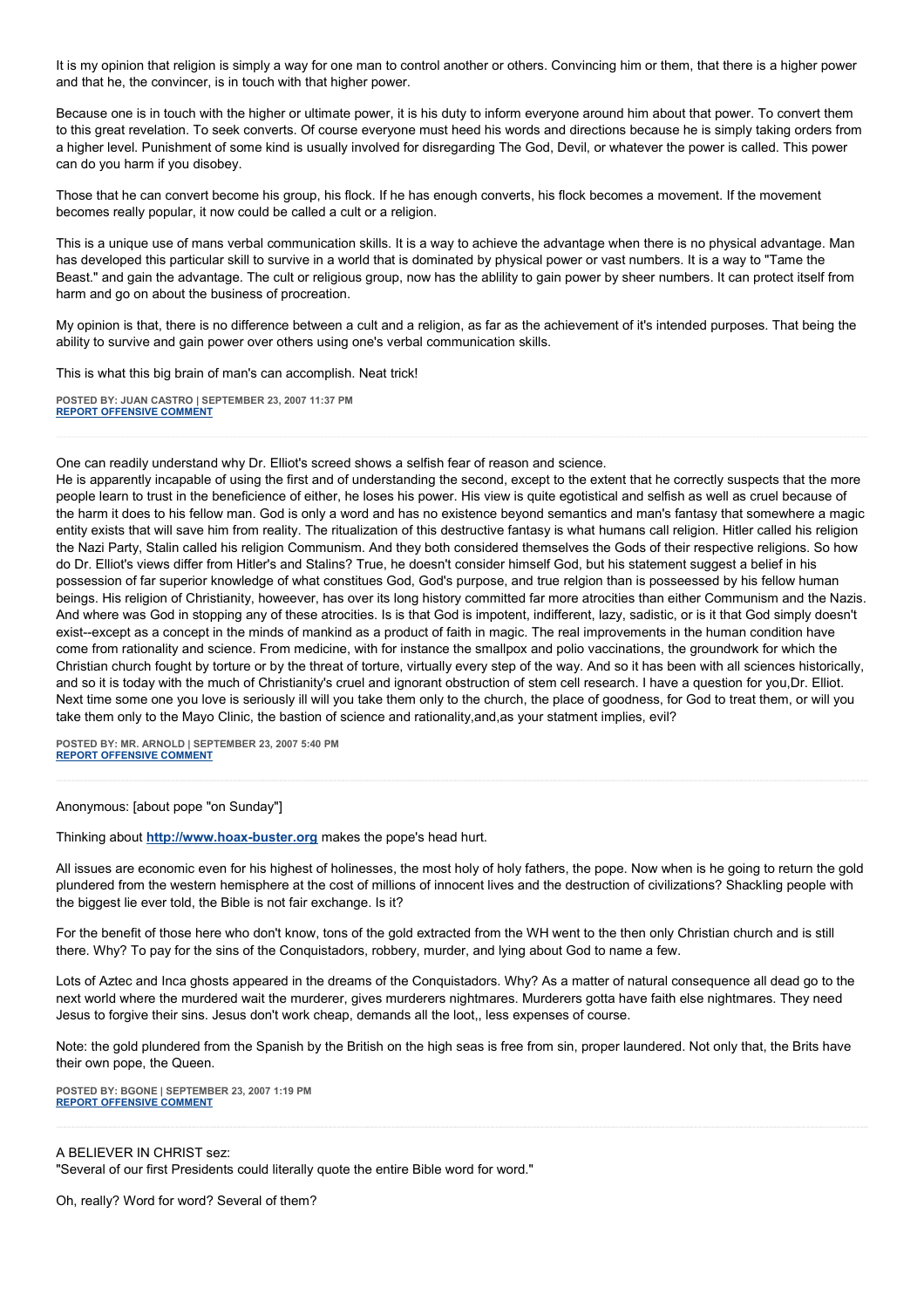Could you please provide a credible source to support your statement? I've learned to not trust Christians when they make such outlandish claims.

#### Thanks.

**POSTED BY: MR. MARK | SEPTEMBER 23, 2007 1:02 PM [REPORT OFFENSIVE COMMENT](mailto:blogs@washingtonpost.com?subject=On%20Faith%20Panelists%20Blog%20%20%7C%20%20Mr.%20Mark%20%20%7C%20%20Freedom%20To%20Speak,%20Courage%20to%20Witness%20%20%7C%20%201420281&body=%0D%0D%0D%0D%0D================%0D?__mode=view%26_type=comment%26id=1420281%26blog_id=618)**

The two words faith and cult are synonyms. There's no real difference. JWs are just an extreme case. All sects of all three great faiths and many other organizations are all cults because they do mind-control, control the mind through faith. Faith is the key ingredient of the con.

Faiths also do body control with nonsense like faith healing. As REBEL8 points out JWs controlled the health of his body to a point. One can escape the cult but it is difficult. I wonder if REBEL8 feels guilty about leaving JWs.

I never knew much about JWs, just that all one can do is slam the door in their faces. Yes! You can slam the door and you can hang up the phone, both without the necessity of a clean break in the conversation. Fire is fought with back-fire and rudeness can be fought with backrudeness.

One can be polite even in extreme cases. I suggest holding a mirror in front of the JW and saying something like, "here, talk to yourself. You obviously don't see how ridiculous you look standing there." And to the tele solicitor say, "just a minute. I'm patching you through to yourself. That deal is way too good for you to not get in on it."

**POSTED BY: BGONE | SEPTEMBER 23, 2007 12:57 PM [REPORT OFFENSIVE COMMENT](mailto:blogs@washingtonpost.com?subject=On%20Faith%20Panelists%20Blog%20%20%7C%20%20BGone%20%20%7C%20%20Freedom%20To%20Speak,%20Courage%20to%20Witness%20%20%7C%20%201420263&body=%0D%0D%0D%0D%0D================%0D?__mode=view%26_type=comment%26id=1420263%26blog_id=618)**

Plain and simple.

Until you have been a Jehovah's Witness, you have no idea what a real cult is.

The Watchtower Organization, ie Jehovahs Witness is a cult from beginning to end, from top to bottom.

Do not let them trick you. This religeous organization is a well-manipulated cult machine.

**POSTED BY: CHERYL | SEPTEMBER 23, 2007 1:05 AM [REPORT OFFENSIVE COMMENT](mailto:blogs@washingtonpost.com?subject=On%20Faith%20Panelists%20Blog%20%20%7C%20%20Cheryl%20%20%7C%20%20Freedom%20To%20Speak,%20Courage%20to%20Witness%20%20%7C%20%201418327&body=%0D%0D%0D%0D%0D================%0D?__mode=view%26_type=comment%26id=1418327%26blog_id=618)**

Something Real...

Pope: Sunday Worship a "Necessity" For All September 17, 2007 | From theTrumpet.com

Pope Benedict XVI says your life depends upon worshiping on Sunday.

"Sine dominico non possumus!" "Without Sunday [worship] we cannot live!" Pope Benedict xvi declared during a mass on September 9 at St. Stephen's Cathedral in Vienna.

Speaking on the final day of his three-day visit to Austria, the German pope voiced a strong call for Christians to revive Sunday keeping as an all-important religious practice.

"Give the soul its Sunday, give Sunday its soul," he chanted before a rain-soaked crowd of 40,000.

Benedict said that Sunday, which he stated has its origin as "the day of the dawning of creation," was "also the church's weekly feast of creation."

Warning against the evils of allowing Sunday to become just a part of the weekend, the pope said people needed to have a spiritual focus during the first day of the week, or else leisure time would just become wasted time.

Sunday worship, he warned, was not just a "precept" to be casually adhered to, but a "necessity" for all people.

In the opening greeting, the archbishop of Vienna said a movement in Austria had been initiated to protect "Sunday from tendencies to empty [it] of its meaning."

In Austria, most businesses are restricted from operating on Sunday. However, some business groups are pressuring the government to be allowed to open, a move Roman Catholic groups vehemently oppose.

During Benedict's trip to Austria, he called for Europe to look to its Christian roots, to trust in God and to defend traditional values.

The pope has been very vocal about Europe's Christian-or Catholic-roots, and is pushing to have them included in the European Constitution. Although laws concerning Sunday worship are currently determined by individual nations, look for the European Union to eventually gain jurisdiction over the work week-which is one big reason the Catholic Church is so intimately involved with the evolution of the EU. For more on the Catholic Church and Europe, read "The Pope Trumpets Sunday" by the Trumpet's editor in chief. .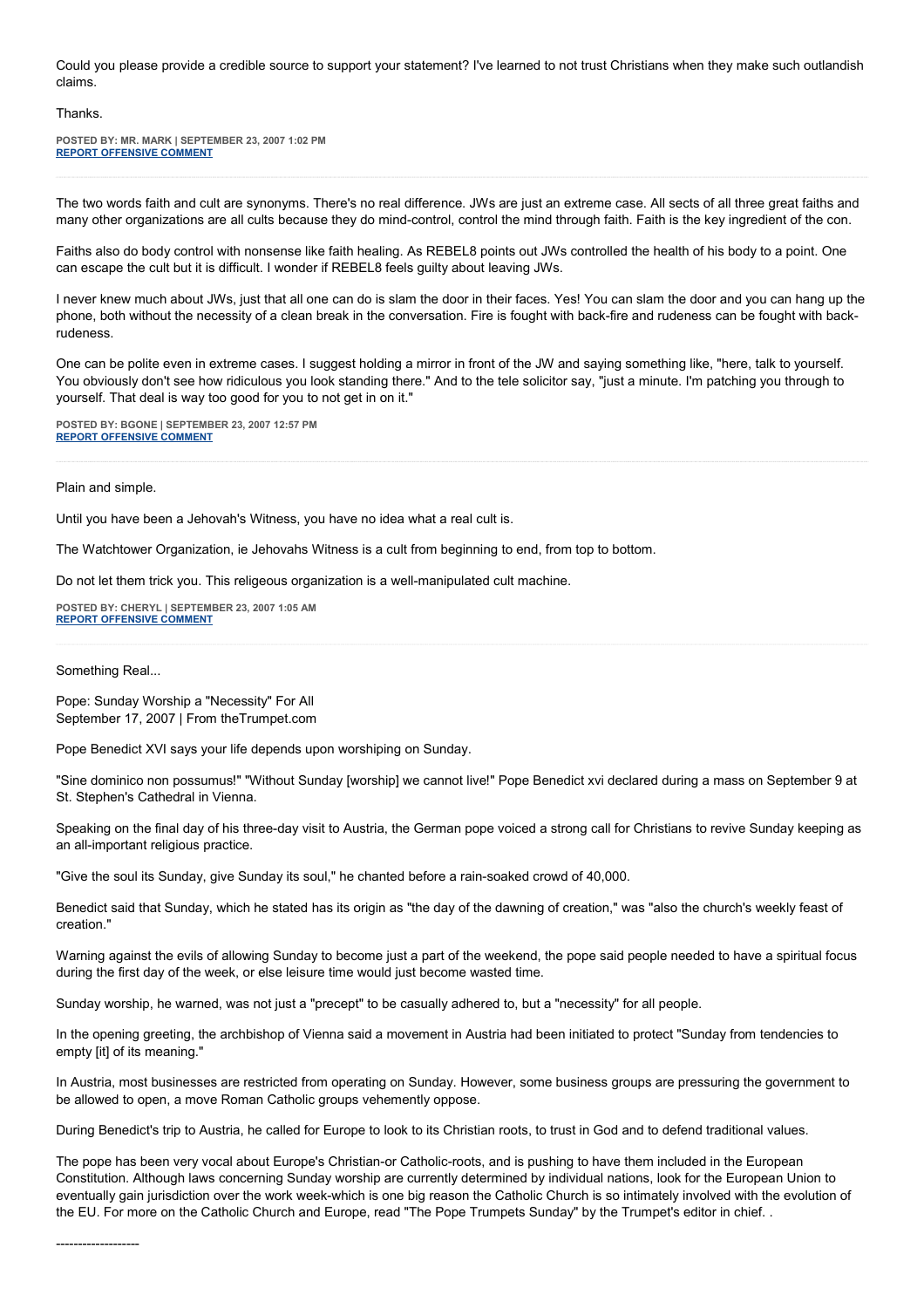"Let no man deceive you by any means: for that day shall not come (the return of Christ), except there come a falling away first, and that man of sin be revealed, the son of perdition; who opposeth and exaltheth himself above all that is called God, or that is worshipped; so that he as God sitteth in the temple of God, shewing himself that he is God." 2 Thessalonians 2:3,4

"If protestants would follow the Bible, they should worship God on the Sabbath Day. In keeping the Sunday they are following a law of the Catholic Church."--Albert Smith, chancellor of the Archdiocese of Baltimore, replying for the cardinal in a letter of Feb. 10, 1920.

Does the Papacy acknowledge changing the seventh-day Sabbath? It does. The Catechismus Romanus was commanded by the Council of Trent and published by the Vatican Press, by order of Pope Pius V, in 1566. This catechism for the priests says: "It pleased the church of God, that the religious celebration of the Sabbath day should be transferred to 'the Lord's day.'--Catechism of the Council of Trent (Donovan's translation, 1867), part 3, chap. 4, p. 345. The same, in slightly different wording is in the McHugh and Callan translation (1937 ed.), p. 402. "Question: How prove you that the Church hath power to command feasts and holydays? "Answer: By the very act of changing the Sabbath into Sunday, which Protestants allow of; and therefore they fondly contradict themselves, by keeping Sunday strictly, and breaking most other feasts commanded by the same Church."--Henry Tuberville, An Abridgment of the Christian Doctrine (1833 approbation), p. 58. (Same statement in Manual of Christian Doctrine, ed. by Daniel Ferris {1916 ed.}, p. 67.) "Question: Have you any other way of proving that the Church has power to institute festivals of precept? "Answer: Had she not such power, she could not have done that in which all modern religionists agree with her; she could not have substituted the observance of Sunday, the first day of the week, for the observance of Saturday the seventh day, a change for which there is no Scriptural authority." Stephen Keenan, A Doctrinal Catechism (3d ed.), p. 174. "The Catholic Church,...by virtue of her divine mission, changed the day from Saturday to Sunday."--The Catholic Mirror, official organ of Cardinal Gibbons, Sept. 23, 1893. "Question: Is Saturday the 7th day according to the Bible & the Ten Commandments? Answer: I answer yes. "Question: Is Sunday the first day of the week & did the Church change the 7th day--Saturday--for Sunday, the 1st day: Answer: "I answer yes." "Question: Did Christ change the day? Answer: I answer no! Faithfully yours, "J. Card. Gibbons"--Gibbons autograph letter.

Receiving the mark of the beast or the seal of God in the mind or the hand is not a literal "mark" to be put on our foreheads or our hand but it is our consent to whom we will obey. "Know ye not, that to whom ye yield yourselves servants to obey, his servants ye are to whom ye obey? Romans 6:16

Eternal life and eternal death lay before us and a choice each of us will make.

#### ------------------------

From this article We get a picture of the goals of the Catholic Church worldwide, and why they are insistent in the U.S. about harboring illegal aliens and promoting the breaking of our nation's immigration laws. The facts are that most of these illegal aliens come from predominantly Catholic countries. If our elected officials and the Catholic church get their way regarding amnesty for millions of aliens that have entered our country illegally with the aiding and abetting of both our government and the Catholic church, the church plans on using the Catholic vote to do the same in our country as what she has proposed for the European nations and that is to have the state enforce her dogma. And the government will get the cheap labor force they want for commerce and profit. World Government & World Church...it's taking shape. History is repeating itself...for centuries it's been the Papacys' goal to regain her lost position of power and control she had in the middle/dark ages.

Notice what Pope Benedict XVI states: "Your life depends upon worshiping on Sunday." Picture of things to come? Prophecy states it will and then the end will come.

The battle is over who we will worship by whom we choose to believe and obey as we see in the last warning message to mankind in Revelation 14:6-12. Will we as God's created beings choose to worship the One and Only True Creator God in His Truth or a False System in it's lies created by a being that fell from his station in heaven because he wanted to be worshipped as God...we are free to choose, one is life, the other death. After everyone has made their choice as to who will receive their worship by who they choose to obey...probation will end, the plagues will fall, and Christ will return. Still doubt it? Read the article again, it's happening just the way our God and Creator revealed it to us. He cares, that's why He stayed involved, that's why He revealed the future to us so that when these things begin to happen as He said they would you would believe and continue your walk in faith. DON'T be fooled....Walk with God in His truth...no other way will be recognized by Him. "BUT IN VAIN (futile, to no purpose or to no benefit) DO THEY WORSHIP ME, TEACHING FOR DOCTRINES THE COMMANDMENTS OF MEN." (Matthew 15:9)

**POSTED BY: ANONYMOUS | SEPTEMBER 23, 2007 12:08 AM [REPORT OFFENSIVE COMMENT](mailto:blogs@washingtonpost.com?subject=On%20Faith%20Panelists%20Blog%20%20%7C%20%20Anonymous%20%20%7C%20%20Freedom%20To%20Speak,%20Courage%20to%20Witness%20%20%7C%20%201418108&body=%0D%0D%0D%0D%0D================%0D?__mode=view%26_type=comment%26id=1418108%26blog_id=618)**

The very last thing that many of us would do to attain access to THE MOST REAL is listen to a Southern Baptist preacher rave on.

**POSTED BY: ALMADEN | SEPTEMBER 22, 2007 7:44 PM [REPORT OFFENSIVE COMMENT](mailto:blogs@washingtonpost.com?subject=On%20Faith%20Panelists%20Blog%20%20%7C%20%20almaden%20%20%7C%20%20Freedom%20To%20Speak,%20Courage%20to%20Witness%20%20%7C%20%201417293&body=%0D%0D%0D%0D%0D================%0D?__mode=view%26_type=comment%26id=1417293%26blog_id=618)**

I was forced to become a jw as a child. I have a serious medical condition requiring treatment with a medicine made from a blood fraction- a treatment permitted back then according to Watchtower literature.

In cults there are lots of unwritten rules and those who break them are punished. Therefore, I was not allowed to have even preventative medical care, and instructed to lie & hide my symptoms to nurses, teachers, and doctors. I was close to death countless times--they said it's ok because I'd be resurrected.

As a teen all \$ was taken away from me so I couldn't afford to pay the fee for college entrance exams, and I was grounded the day the exams were held. This is because going to college was prohibited.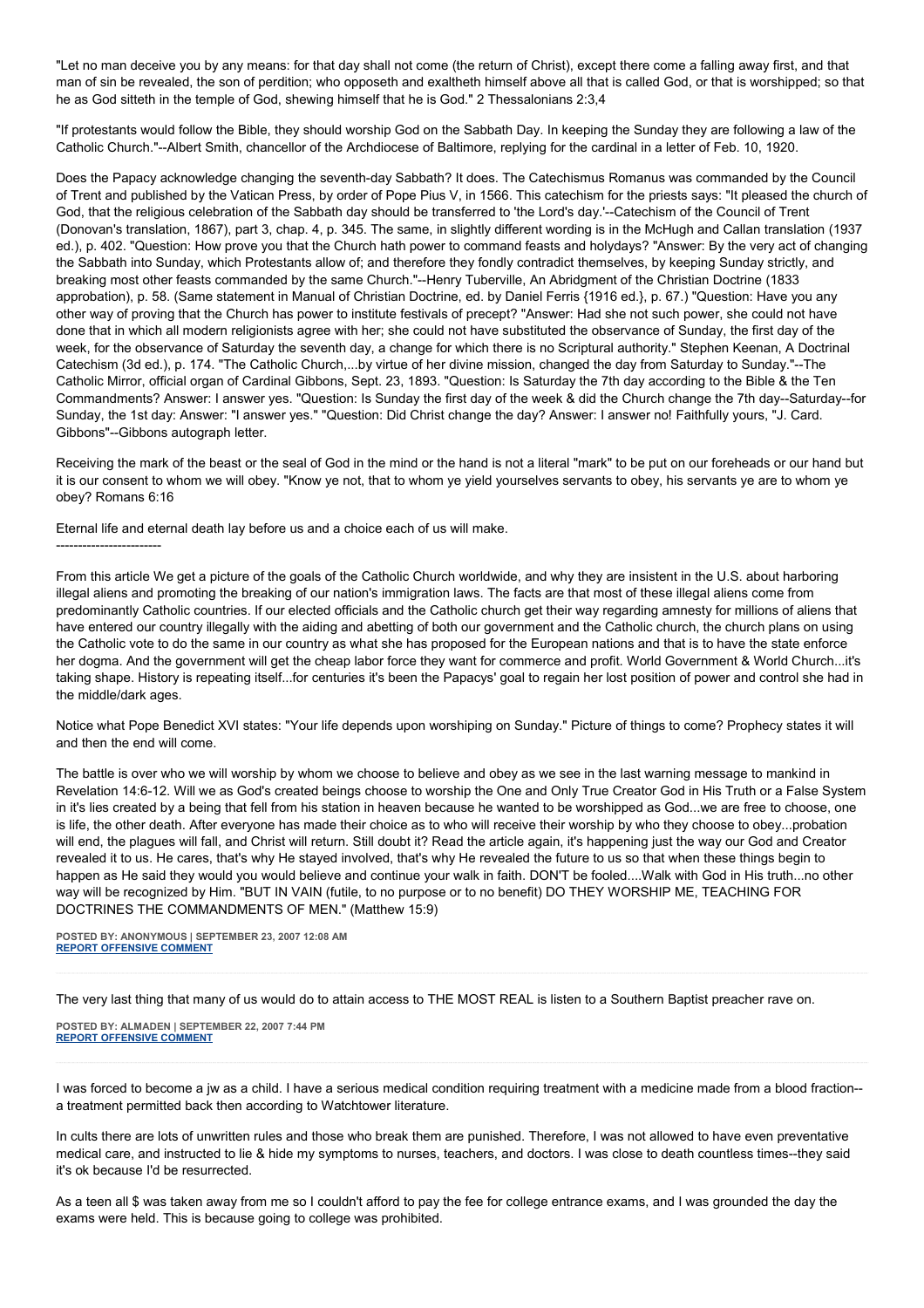At 18 I was forced to become a full-time ordained minister. I later escaped with about \$20 I had hidden away and the clothes on my back.

Cult? Controlling? You decide.

**POSTED BY: REBEL8 | SEPTEMBER 22, 2007 6:57 PM [REPORT OFFENSIVE COMMENT](mailto:blogs@washingtonpost.com?subject=On%20Faith%20Panelists%20Blog%20%20%7C%20%20rebel8%20%20%7C%20%20Freedom%20To%20Speak,%20Courage%20to%20Witness%20%20%7C%20%201417154&body=%0D%0D%0D%0D%0D================%0D?__mode=view%26_type=comment%26id=1417154%26blog_id=618)**

The best definition of a cult (as far as those which parade under a banner of Christianity) is found in the Apostle Paul's words in 2 Corinthians 11: 3, 4. Paul speaks of those that would come preaching "another Jesus" and "another Gospel" other than what the apostles preached.

JWs believe that Jesus was an archangel named Michael. To Mormons, he is just one of a plethora of gods, to which we also can attain. Neither is the Jesus taught by the apostles.

Furthermore, the cults promote man-made systems of works. This is a different Gospel than the one that the apostles taught, who taught that grace is the means to salvation. The cults do, indeed teach a different Gospel.

**POSTED BY: CANDY GWEN | SEPTEMBER 22, 2007 5:41 PM [REPORT OFFENSIVE COMMENT](mailto:blogs@washingtonpost.com?subject=On%20Faith%20Panelists%20Blog%20%20%7C%20%20Candy%20Gwen%20%20%7C%20%20Freedom%20To%20Speak,%20Courage%20to%20Witness%20%20%7C%20%201416881&body=%0D%0D%0D%0D%0D================%0D?__mode=view%26_type=comment%26id=1416881%26blog_id=618)**

#### Dear A Believer In Christ,

Yes, the United States was built on Christian principles and true, some of our first Presidents could quote the entire Bible. Good for them. They are not the ones running the country today. Do not blame the fact that our country has accepted different religions as the reason why our country is 'weak'. The last things George Washington said as president was 'Don't get involved in foreign affairs.' and 'Don't form political parties.' The first thing we did was form the Whigs and Republicans and say hello to England and France. Our country doesn't know what it wants anymore and that is why we are falling apart. We are not united.

Don't bring religion into politics unless you are defending your beliefs.

Thank you

**POSTED BY: ANONYNOUS | SEPTEMBER 22, 2007 3:31 PM [REPORT OFFENSIVE COMMENT](mailto:blogs@washingtonpost.com?subject=On%20Faith%20Panelists%20Blog%20%20%7C%20%20Anonynous%20%20%7C%20%20Freedom%20To%20Speak,%20Courage%20to%20Witness%20%20%7C%20%201416440&body=%0D%0D%0D%0D%0D================%0D?__mode=view%26_type=comment%26id=1416440%26blog_id=618)**

This country was built on Christian principles. That is why "God" is included in so many of our original documents. In fact, several of our first Presidents could literally quote the entire Bible word for word. This country would never have become so strong if it had not been for these beliefs. So I ask you, why are we not so strong any longer? The answer is clear to those who choose to see it.

**POSTED BY: A BELIEVER IN CHRIST | SEPTEMBER 22, 2007 2:51 PM [REPORT OFFENSIVE COMMENT](mailto:blogs@washingtonpost.com?subject=On%20Faith%20Panelists%20Blog%20%20%7C%20%20A%20Believer%20in%20Christ%20%20%7C%20%20Freedom%20To%20Speak,%20Courage%20to%20Witness%20%20%7C%20%201416295&body=%0D%0D%0D%0D%0D================%0D?__mode=view%26_type=comment%26id=1416295%26blog_id=618)**

This country was built on Christian principles. That is why "God" is included in so many of our original documents. In fact, several of our first Presidents could literally quote the entire Bible word for word. This country would never have become so strong if it had not been for these beliefs. So I ask you, why are we not so strong any longer? The answer is clear to those who choose to see it.

**POSTED BY: A BELIEVER IN CHRIST | SEPTEMBER 22, 2007 2:50 PM [REPORT OFFENSIVE COMMENT](mailto:blogs@washingtonpost.com?subject=On%20Faith%20Panelists%20Blog%20%20%7C%20%20A%20Believer%20in%20Christ%20%20%7C%20%20Freedom%20To%20Speak,%20Courage%20to%20Witness%20%20%7C%20%201416293&body=%0D%0D%0D%0D%0D================%0D?__mode=view%26_type=comment%26id=1416293%26blog_id=618)**

To Anonymous, Im a Baptist. Im free to leave my religion at any time I choose and there would be no forced shunning of me either if I did. I can switch churches anytime I want and my family would still love me and still invite me to their functions, not so with JW's.

**POSTED BY: DAVID W | SEPTEMBER 22, 2007 2:50 PM [REPORT OFFENSIVE COMMENT](mailto:blogs@washingtonpost.com?subject=On%20Faith%20Panelists%20Blog%20%20%7C%20%20David%20W%20%20%7C%20%20Freedom%20To%20Speak,%20Courage%20to%20Witness%20%20%7C%20%201416292&body=%0D%0D%0D%0D%0D================%0D?__mode=view%26_type=comment%26id=1416292%26blog_id=618)**

David W: wrote: Jehovah's Witnesses are a cult. Not all religions are a cult.

---

I'll wager your religion is not a cult. You're not locked in, can quit any time you feel like it. Good for you. It's all those other radical ones that have people by their short hairs.

You're not a 7th day adventists are you? Quaker? Reformed church of some kind? Reformed?

**POSTED BY: ANONYMOUS | SEPTEMBER 22, 2007 12:26 PM [REPORT OFFENSIVE COMMENT](mailto:blogs@washingtonpost.com?subject=On%20Faith%20Panelists%20Blog%20%20%7C%20%20Anonymous%20%20%7C%20%20Freedom%20To%20Speak,%20Courage%20to%20Witness%20%20%7C%20%201415694&body=%0D%0D%0D%0D%0D================%0D?__mode=view%26_type=comment%26id=1415694%26blog_id=618)**

"Freedom of speech is a useless right unless we the people have the courage to speak up for what we most deeply believe. For faith is not belief in spite of evidence. Faith has the reasonable support of cumulative evidence that to our species, the reach of spirit is as real as the flow of flesh."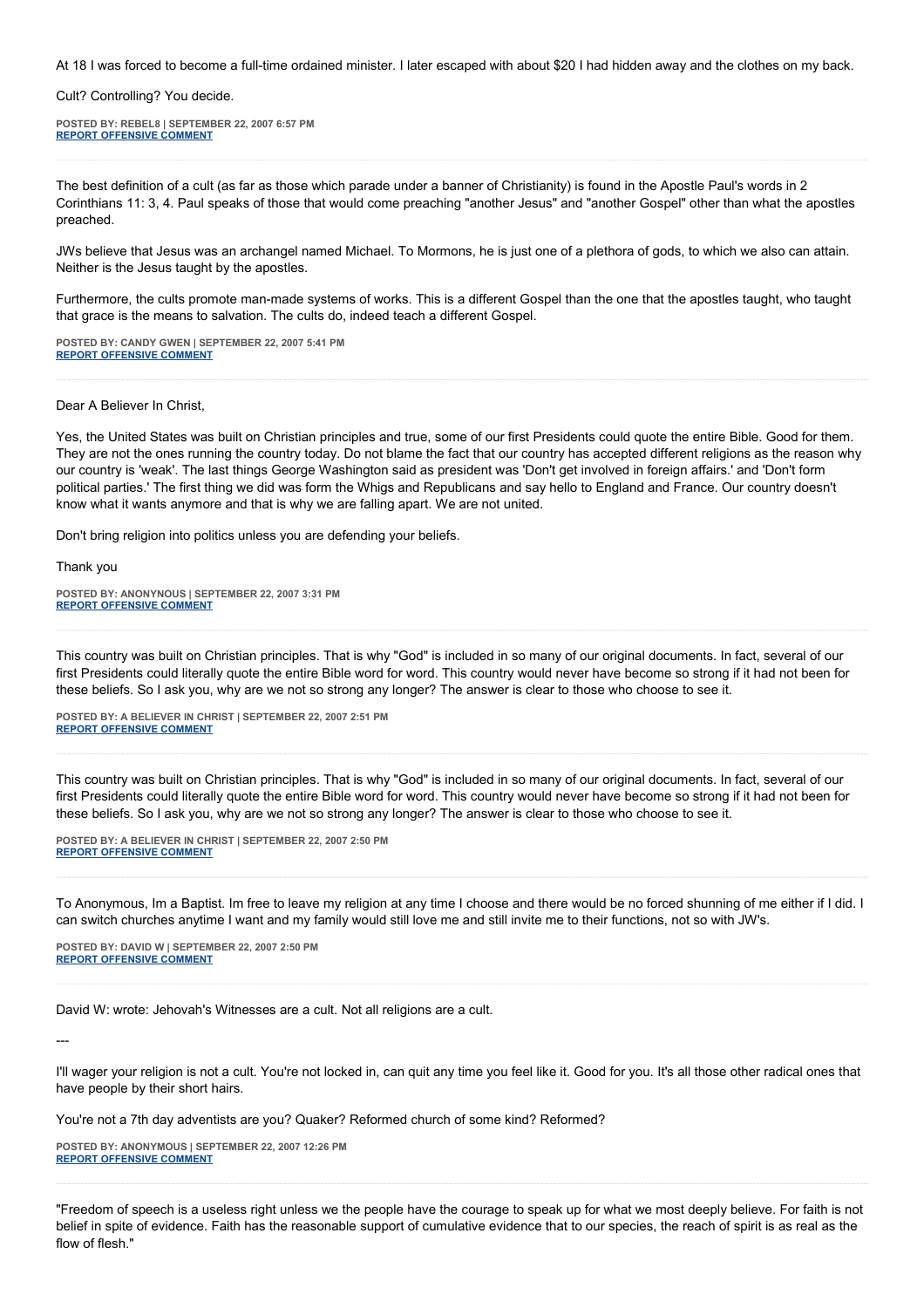Jehovah's Witnesses believe in freedom of speeech only as long as you accept what they teach. If a current member dares to question any teaching promoted by the Watchtower Society, they are ostracized and often disfellowshipped--meaning that even close relatives may have no fellowship with you unless it is an important family or business matter. I call that a CULT!!!

**POSTED BY: L A HALL | SEPTEMBER 22, 2007 11:43 AM [REPORT OFFENSIVE COMMENT](mailto:blogs@washingtonpost.com?subject=On%20Faith%20Panelists%20Blog%20%20%7C%20%20L%20A%20Hall%20%20%7C%20%20Freedom%20To%20Speak,%20Courage%20to%20Witness%20%20%7C%20%201415531&body=%0D%0D%0D%0D%0D================%0D?__mode=view%26_type=comment%26id=1415531%26blog_id=618)**

"Freedom of speech is a useless right unless we the people have the courage to speak up for what we most deeply believe. For faith is not belief in spite of evidence. Faith has the reasonable support of cumulative evidence that to our species, the reach of spirit is as real as the flow of flesh."

Jehovah's Witnesses believe in freedom of speeech only as long as you accept what they teach. If a current member dares to question any teaching promoted by the Watchtower Society, they are ostracized and often disfellowshipped--meaning that even close relatives may have no fellowship with you unless it is an important family or business matter. I call that a CULT!!!

**POSTED BY: L A HALL | SEPTEMBER 22, 2007 11:43 AM [REPORT OFFENSIVE COMMENT](mailto:blogs@washingtonpost.com?subject=On%20Faith%20Panelists%20Blog%20%20%7C%20%20L%20A%20Hall%20%20%7C%20%20Freedom%20To%20Speak,%20Courage%20to%20Witness%20%20%7C%20%201415530&body=%0D%0D%0D%0D%0D================%0D?__mode=view%26_type=comment%26id=1415530%26blog_id=618)**

[quote]I opened the front door, I was face to face with a young Jehovah's Witness who was holding the hand of a small beaming child [unquote]

This is shocking how the Watchtower will use their own Jehovah's Witnesses underage children as HUMAN SHIELDS to hock their 'gospel'.

This is child endangerment!

**POSTED BY: GLORIA STANLEY | SEPTEMBER 22, 2007 5:29 AM [REPORT OFFENSIVE COMMENT](mailto:blogs@washingtonpost.com?subject=On%20Faith%20Panelists%20Blog%20%20%7C%20%20Gloria%20Stanley%20%20%7C%20%20Freedom%20To%20Speak,%20Courage%20to%20Witness%20%20%7C%20%201414215&body=%0D%0D%0D%0D%0D================%0D?__mode=view%26_type=comment%26id=1414215%26blog_id=618)**

Mark Smith:

"Religion is a belief system to explain the unexplainable"

The problem with this definition is that it comes from the preconceptions of \*one\* group of religions,

...ones which hold as tenets of faith that the world is inexplicable and controlled by someone who needs to be explained, which explanations need to be acted upon in certain ways.

...while in fact, most religions in the world don't actually see that as the priority or purpose of religion, even if in the West we're \*taught\* about them through that particular lens.

Even secular people tend to be secular about \*particular\* unquestioned assumptions about the purpose of religion, and that's why so many world religions are, well, inexplicable to so many of them.

I mean, with things like Classical Paganism, we tend to read the very Victorian translations of parts of it that in fact \*suit\* the belief, "This is trying to explain a fearful, inexplicable world, like Christians do, ...only really badly."

Which, depending on if you believe or disbelieve in the Christian God may seen to be taken certain ways, but are really two sides of the same constructed argument, all embracing the same premises, ...the same argument, the same 'drama' ...however much it doesn't fit... and however much there's no real evidence it really worked that way, unless you accept a version of the premise: "Ancient people were stupid and unreasonable." Abrahamics just qualify it with "Ancient \*Pagans\* were stupid and unreasonable. We, on the other hand, are special." :)

In my experience, people who insist 'Religion serves to explain the inexplicable' share a belief that explanations are the most important thing in life, and are pretty attached to either religion or other things remaining inexplicable.

What if that's not \*actually\* what religion is \*for?\*

Who taught us it was, anyway?

**POSTED BY: PAGANPLACE | SEPTEMBER 21, 2007 6:27 PM [REPORT OFFENSIVE COMMENT](mailto:blogs@washingtonpost.com?subject=On%20Faith%20Panelists%20Blog%20%20%7C%20%20Paganplace%20%20%7C%20%20Freedom%20To%20Speak,%20Courage%20to%20Witness%20%20%7C%20%201412311&body=%0D%0D%0D%0D%0D================%0D?__mode=view%26_type=comment%26id=1412311%26blog_id=618)**

I have a better defintion of what religion is- one that does not favor mainstream religions.

"Religion is a belief system to explain the unexplainable." 500 years ago people blamed plagues on an angry God, but today we blame them on germs and now God is off the hook. People are just unwilling to abandon their "feel good" religions that give glory, praise and worship to a god that is invisible and gets credit for all all the good things that happen and no blame for the bad things. In my opinion, Secular Humanism is not a bad alternative to religion.

**POSTED BY: MARK SMITH | SEPTEMBER 21, 2007 5:19 PM [REPORT OFFENSIVE COMMENT](mailto:blogs@washingtonpost.com?subject=On%20Faith%20Panelists%20Blog%20%20%7C%20%20Mark%20Smith%20%20%7C%20%20Freedom%20To%20Speak,%20Courage%20to%20Witness%20%20%7C%20%201412105&body=%0D%0D%0D%0D%0D================%0D?__mode=view%26_type=comment%26id=1412105%26blog_id=618)**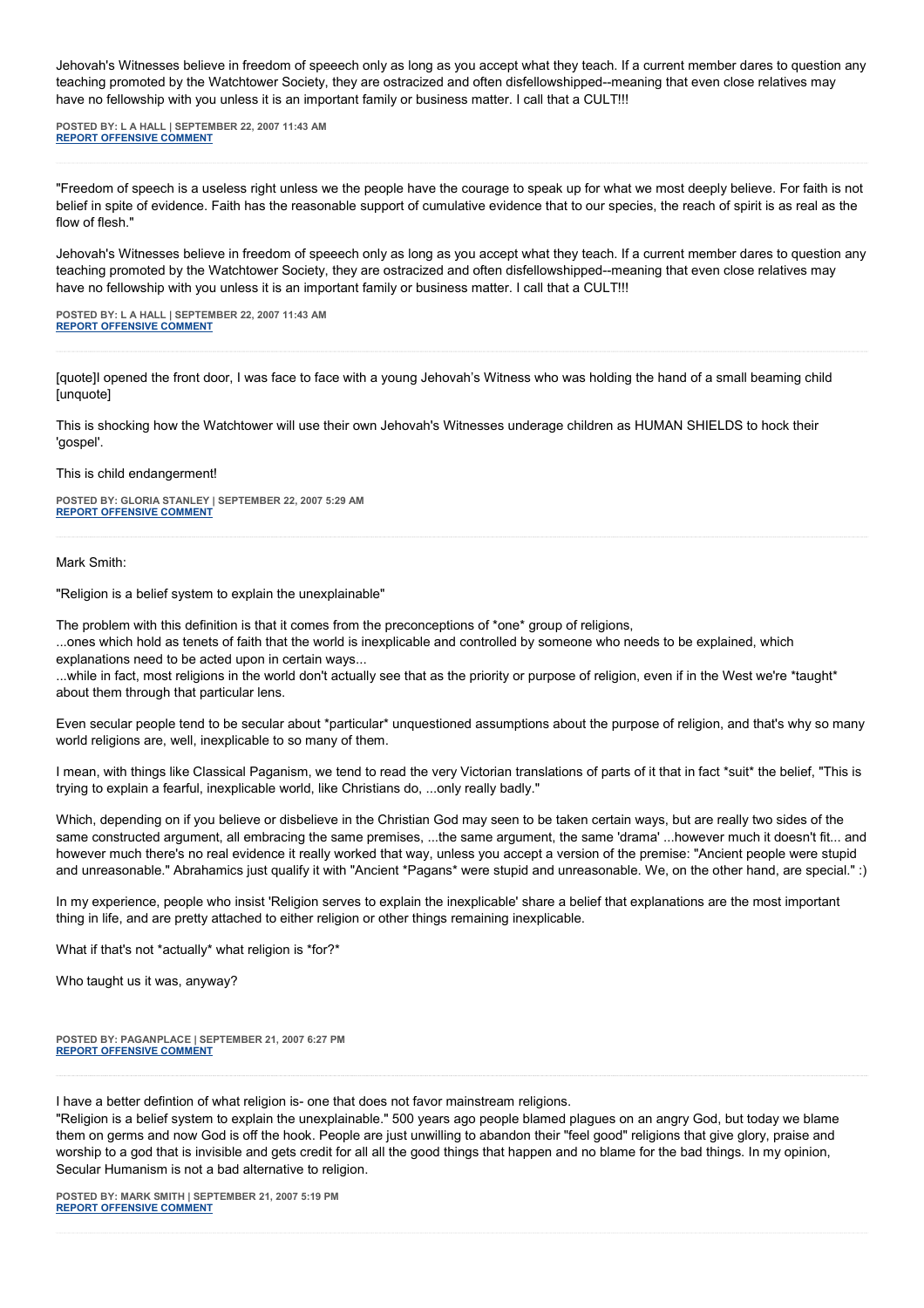I mean, hey.

When 'faith' gets divorced from 'consequences' you get a lot of people hurting each other in the name of 'Truth...'

You get people making excuses... maybe thining their souls depend on making excuses for real injustices and horrors perpetrated on others.

To take an extreme example, people deciding that their 'faith' is 'more real' than the \*consequences\* of flying planes into buildings...

I say that's not \*faith,\* that's \*trying to appease something.\* Regardless of the consequences to others.

In the same way, people who defend and promote injustices that \*really actually hurt people\* because their idea of 'Most Real' says that it'd be worse \*not to try and express their 'moral' disapproval \* than to promote fairness and justice in the real world, \*then\* try and say how much 'better' they are...

Well, they aren't 'courageously' acting out of 'faith' in spite of consequences to themselves...

They're in a cowardly fashion trying to \*appease\* their \*belief\* in spite of the \*consequences\* to others.

I happen to think the Most Real doesn't demand such appeasement.

But I do think what's Most Real does often require us to \*evaluate\* the consequences of what we do and say.

Could be that sometimes that means letting go illusions of control. Or your own importance.

**POSTED BY: PAGANPLACE | SEPTEMBER 21, 2007 4:49 PM [REPORT OFFENSIVE COMMENT](mailto:blogs@washingtonpost.com?subject=On%20Faith%20Panelists%20Blog%20%20%7C%20%20Paganplace%20%20%7C%20%20Freedom%20To%20Speak,%20Courage%20to%20Witness%20%20%7C%20%201412029&body=%0D%0D%0D%0D%0D================%0D?__mode=view%26_type=comment%26id=1412029%26blog_id=618)**

"No, faith is not belief in spite of evidence. It is the courage to live and speak what one believes--in spite of consequences."

Call it a Wiccan bias, but I'd say a)Faith is not belief period, and b) Faith is not an excuse to live outside of consequences. Sometimes faith just means you can \*accept\* consequences, but it doesn't mean we can \*spite\* consequences, especially when those 'consequences' are things \*others\* will have to live with.

Sometimes we must \*embrace\* consequences, even, but we should certainly always be \*aware\* of consequences.

We live in a world where we must \*evaluate\* potential consequences, not blunder forward doing whatever we feel we can 'justify' cause someone said, 'This idea is 'more real' than \*life.\*

Somehow I doubt that the Reverend would find it so \*courageous\* and \*faithful\* if someone besides \*his\* religion were going door to door looking for converts.

Cause he thinks that's 'More Real' than the consequences of what he says and advocates for his own 'belief.'

Faith and \*reality\* are \*not\* at odds.

Some beliefs are.

If you have to \*spite\* the consequences of what you do... (as if it's only about you in the first place, as goes the rationale why Christians have special dispensation to proselytize and try and impose their religious laws on others in free societies in the first place) ...then just maybe you're \*not...\*

'keeping it real.'

Someone went and taught a lot of people that 'Most Real' is somehow apart from ...what we all \*see\* as real.

Put "realities" in conflict, instead of seeking further, all too often.

It's very easy to convince people that it's 'More Real' that non-Christians are trying to impose our ways on Wal-Mart shoppers cause Walmart people are allowed to say 'Happy Holidays' instead of a mandated 'Merry Christmas,' ...that somehow gay people getting legally married, in some abstract and indefineable way degrades a fifty-dollar-Vegas-drive-in-straight marriage that confers some 3400 federal rights and privileges and untold corporate benefits.....

Maybe I'm just spoiled or something, but I think \*faith\* has more to do with \*participating\* in reality, painful as it can be in real ways, never mind legalistic fears of 'sin,' ...with \*acceptance and awareness of consequences... exercising compassion and justice,\* ...not "believing something" in spite of the consequences to others.

Not that I haven't done a few things in spite of the consequences to me, in my time.

But that's not really \*faith.\* That's \*desperation.\* perhaps. Abandon, in whatever noble cause. When the \*consequences\* are really about \*others,\* then, it's fanatical recklessness and inconsideration.

Sometimes, \*faith\* is about \*not\* needing to think you have some 'message' that is More Real than what you do to get it out.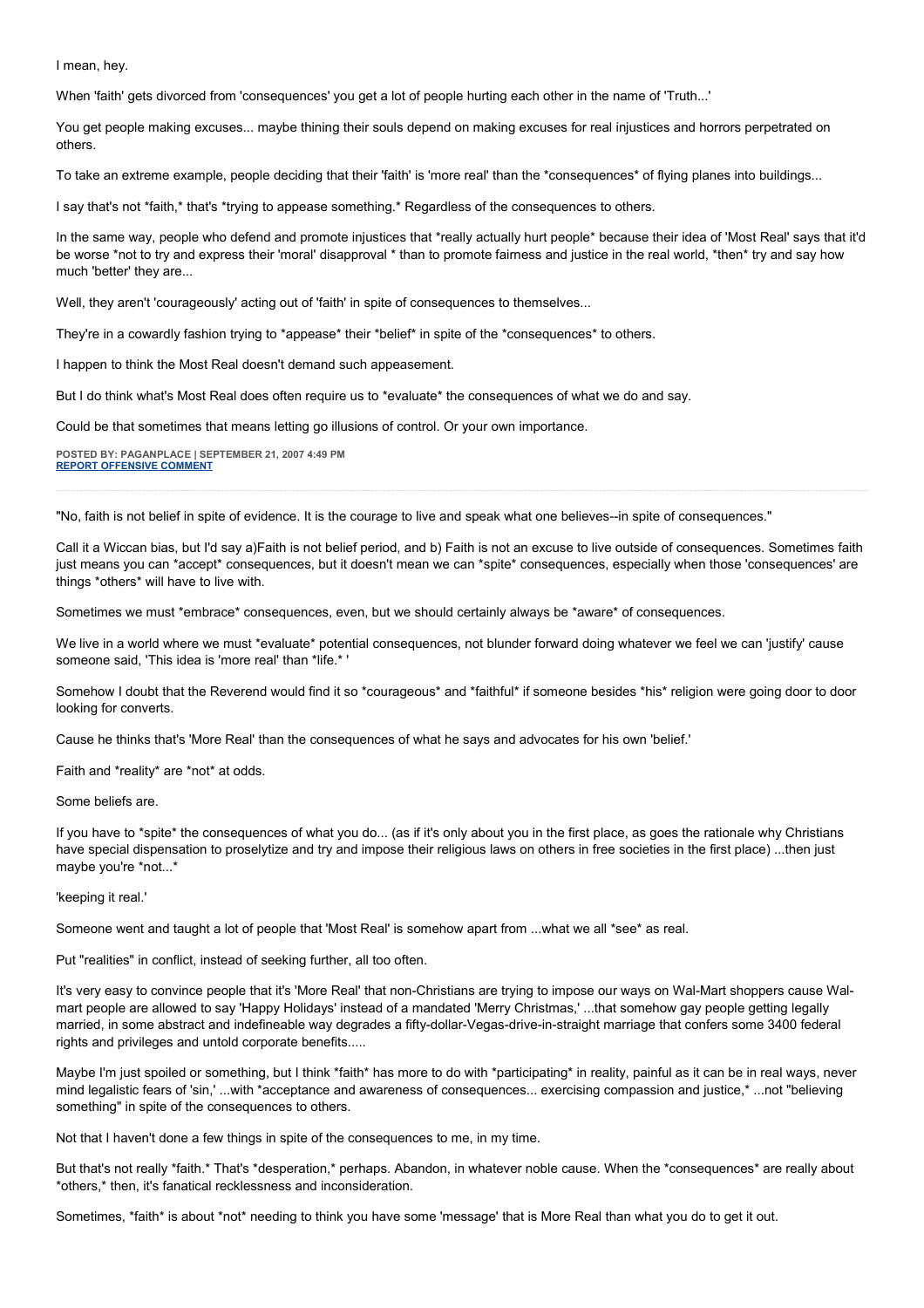Jehovah's Witnesses are a cult. Not all religions are a cult.

Jehoavh's Witnesses use the family as a tool to blackmail their members from leaving. If a JW leaves the religion and joins another they will be shunned by their family.

Jehovah's Witnesses are not a benign religion, for they leave behind in their wake a legacy of broken homes, psychologically damaged children, suicides, and depression.

**POSTED BY: DAVID W | SEPTEMBER 21, 2007 4:20 PM [REPORT OFFENSIVE COMMENT](mailto:blogs@washingtonpost.com?subject=On%20Faith%20Panelists%20Blog%20%20%7C%20%20David%20W%20%20%7C%20%20Freedom%20To%20Speak,%20Courage%20to%20Witness%20%20%7C%20%201411940&body=%0D%0D%0D%0D%0D================%0D?__mode=view%26_type=comment%26id=1411940%26blog_id=618)**

Personally, I think the door-to-door JW's, or anyone coming door-to door, is not 'bravely-witnessing,' ...they're showing one of the prime attributes of a 'cult,' ...their priorities and beliefs are 'more real' to them than those of the people whose homes they intrude upon, even at times invade.

Fundamentalists seeking to impose their was through force of government or law or other social compulsions they wouldn't accept upon themselves, also believe their \*religious dictates\* are 'more real' than the rules and civilities of society. And they show it.

They'll call it about 'religious freedom' when they want to proselytize in public schools, and as quickly take the opposite position whenever there's a whiff of anyone gay, or Pagan, or nontheist, or liberal, wanting to use the same facilities.

You can't define what's a 'cult' or is 'cultlike' based upon your own idea of what's 'Most Real.'

That's in fact what \*cults\* do.

Certainly, as a Pagan, I've often been quite irrationally accused of being in a 'cult,' (usually from the same people who say we can't possibly have 'real religion' \*because\* we're so decentralized and 'reality-based' and non-authoritarian.)

Personally, I'd say my idea of 'Most Real' is not a contest vs the 'reality' others live in. It's not 'brave witness' to try to impose your ways on others, whether they like it or not.

It's 'cult-ey.'

This is the major disconnect that I see with Fundies in politics: they think their idea that \*their\* ideas are \*that much more real\* than real life, that whether it's imposing their religious view on others through law, or thinking that it's a lot more important to peer into the houses of those on their sickbeds, or trying to get some sleep after a nightshift, and bang on their doors like some kind of emergency that overrides the fact that \*people don't do that,\*

Well, I question what's more real to them in the first place.

So often they take license to do totally-unacceptable and intrusive things that hurt real people, in the name of some abstract fear or interpretation.

And it comes down to \*control.\*

Pretty cultlike, if you asked me. The whole package of it.

Personally, what I find "Most Real" is \*so real\* it \*doesn't need to be advertised and coerced like that.\*

Just is.

And here we dwell right now.

That's another thing cults do, by the way: they say, "Only through this can you have spirituality or be OK, so obey at all costs."

That's not real. :)

**POSTED BY: PAGANPLACE | SEPTEMBER 21, 2007 3:57 PM [REPORT OFFENSIVE COMMENT](mailto:blogs@washingtonpost.com?subject=On%20Faith%20Panelists%20Blog%20%20%7C%20%20Paganplace%20%20%7C%20%20Freedom%20To%20Speak,%20Courage%20to%20Witness%20%20%7C%20%201411873&body=%0D%0D%0D%0D%0D================%0D?__mode=view%26_type=comment%26id=1411873%26blog_id=618)**

"...When I opened the front door, I was face to face with a young Jehovah's Witness who was holding the hand of a small beaming child..."

HELLO! It is dangerous to send children door to door to sell watchtowers and solicit/recruit for the Watchtower cult.

Please STOP using children!

**POSTED BY: MARY | SEPTEMBER 21, 2007 1:37 PM [REPORT OFFENSIVE COMMENT](mailto:blogs@washingtonpost.com?subject=On%20Faith%20Panelists%20Blog%20%20%7C%20%20Mary%20%20%7C%20%20Freedom%20To%20Speak,%20Courage%20to%20Witness%20%20%7C%20%201411499&body=%0D%0D%0D%0D%0D================%0D?__mode=view%26_type=comment%26id=1411499%26blog_id=618)**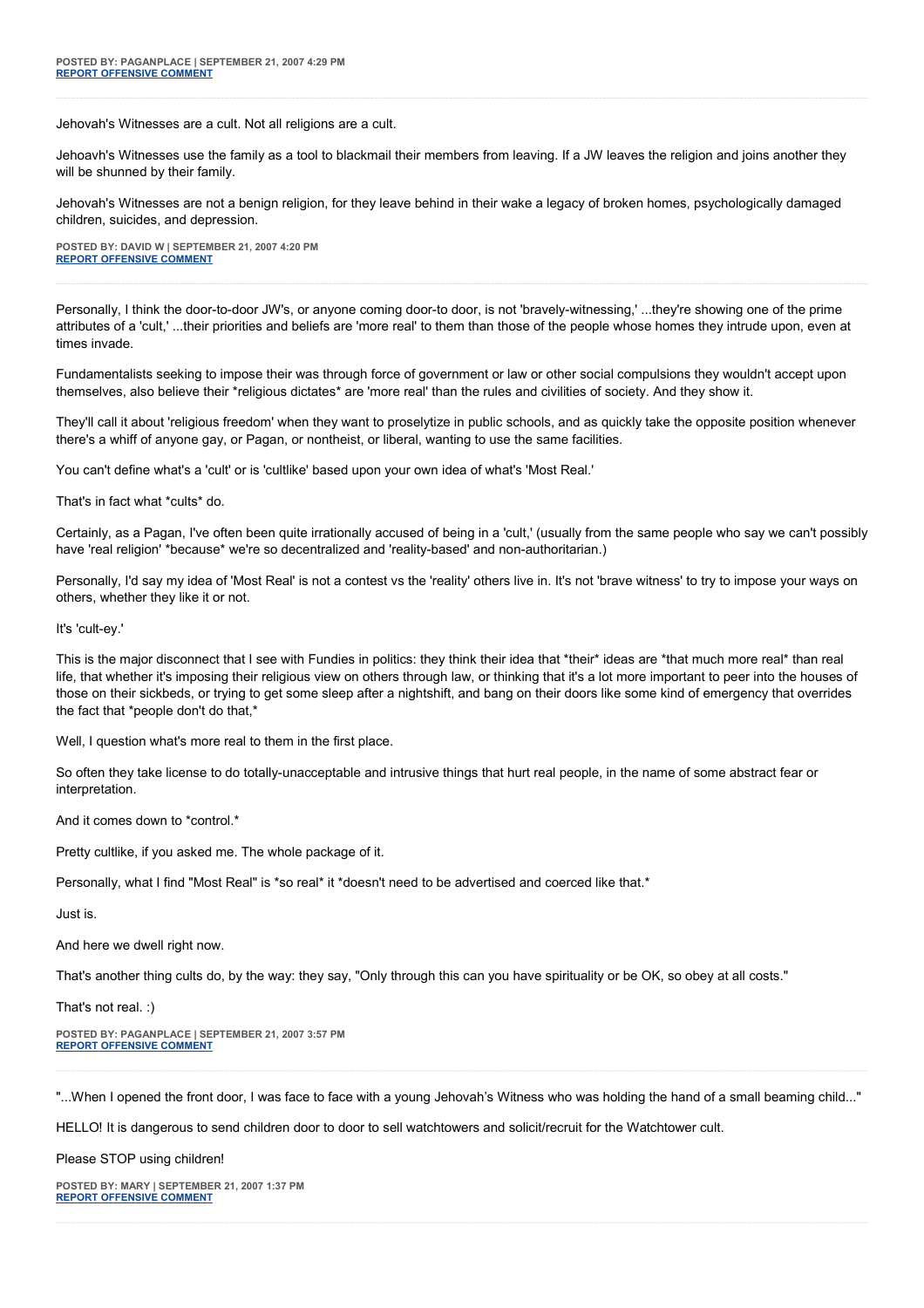All you need to know about the Jehovah's Witnesses is that they say "Jesus had his return to power" aka his second coming in the year 1914.

What do you think?

Debunking the Jehovah's Witnesses propaganda:

A) They are at your door to recruit you for enslavement to their watchtower corporation,they will say that "we are just here to share a message from the Bible" this is deception right off.

B) The 'message' is their false Gospel that Jesus had his second coming already in 1914. The problem with this, is it's not just a cute fairy tale,Jesus warned of the false prophets who would claim "..look he is here in the wilderness,or see here he is at the temple"

C) Their anti-blood transfusion ban has killed hundreds if not thousands

D) once they recruit you they will "love bomb" you in cult fashion to also recruit your family & friends or cut them off. There are many more dangers,Jehovah's Witnesses got a bad rap for good and valid reasons.

---- Danny Haszard Jehovah's Witness X 33 years and 3rd generation **[http://www.freeminds.org](http://www.freeminds.org/)**

**POSTED BY: DANNY HASZARD | SEPTEMBER 21, 2007 12:11 PM [REPORT OFFENSIVE COMMENT](mailto:blogs@washingtonpost.com?subject=On%20Faith%20Panelists%20Blog%20%20%7C%20%20Danny%20Haszard%20%20%7C%20%20Freedom%20To%20Speak,%20Courage%20to%20Witness%20%20%7C%20%201411178&body=%0D%0D%0D%0D%0D================%0D?__mode=view%26_type=comment%26id=1411178%26blog_id=618)**

Minister Elliott: Correct: "Unfairly, the second question suggests a prejudicial answer to the first question: a cult is an UN-real, phony, pseudo-religion."

Can't we boil the whole thing down to: Cults believe in false Gods while the Gods of religion are true? That makes the question answerable by those who can only take \*true and false\* tests, i.e. is there a God or is there no God,, true or false.

The most significant part of religion is left completely out of the question. Not so fast. Let's identify true God before we go throwing stones at people with false Gods or those who don't even believe there is a God.

Your true God comes from the Bible and nowhere else. How sure are you your God is really true God? What does that make "The Church of Christ" IF it's really false God? Does that make your gang a cult? I think it does make your church a cult.

The story of the fallen angel Lucifer is that of a false God. To Pagans angels are gods. Semantics! The spelling of the word with either an upper case or lower case letter. That's the difference in your church and Pagans.

**<http://www.hoax-buster.org/sellyoursoul>** is AN interpretation of the Bible. Is that interpretation true or false? You religion requires it to be false. Why is it false?

A more compelling question concerns whether or not there was a supernatural being in the ball of fire, the source of your true God. IF there was a supernatural being in the fire how do you know IT was God and not Devil, (Lucifer is educated speculation, could have been Gabriel who spoke to Muhammad or Mormoni of the Mormons - it seem that all three want to be true God).

Cults are organizations who's members are under the influence of a mind controller. Transferring the mind controller to a supernatural being and away from the minister is slick,, until the supernatural being is identified to be Devil, He himself, Lucifer. It's also cult-ery and no different than Charles Manson's "cult" as demonstrated by the early Christian church and presently done by Muslims.

The key to understanding the cult is it's number one characteristic, mind control. Claiming the minister's mind is also controlled does not remove the inherent cult nature of religion, mind control at "hell point" (the gun of hell pointed at the head of the mind controlled).

**POSTED BY: BGONE | SEPTEMBER 21, 2007 11:12 AM [REPORT OFFENSIVE COMMENT](mailto:blogs@washingtonpost.com?subject=On%20Faith%20Panelists%20Blog%20%20%7C%20%20BGone%20%20%7C%20%20Freedom%20To%20Speak,%20Courage%20to%20Witness%20%20%7C%20%201410968&body=%0D%0D%0D%0D%0D================%0D?__mode=view%26_type=comment%26id=1410968%26blog_id=618)**

It's odd that in an overall plea for understanding and tolerance, you reserve such vitriol and derision for atheism. Your characterization of it is, to put it mildly, unfair. You describe religion as "human life centered in and celebrating what the particular religious community considers Most Real" - but, of course, religions differ very greatly on what they consider "Most Real".

An atheist differs mainly in that they believe in one less god than you do. After all, you don't consider Zeus to be "Most Real", right? The early Christians were called atheists since they didn't believe in the Roman/Greek pantheon - you would apparently qualify, no?

To use your terminology, atheism is, at most, a statement about what is \*not\* "Most Real", not about what \*is\*. Perhaps there are atheists that match your dismissive description - but I haven't run across them.

**POSTED BY: RAY INGLES | SEPTEMBER 21, 2007 11:03 AM [REPORT OFFENSIVE COMMENT](mailto:blogs@washingtonpost.com?subject=On%20Faith%20Panelists%20Blog%20%20%7C%20%20Ray%20Ingles%20%20%7C%20%20Freedom%20To%20Speak,%20Courage%20to%20Witness%20%20%7C%20%201410924&body=%0D%0D%0D%0D%0D================%0D?__mode=view%26_type=comment%26id=1410924%26blog_id=618)**

SUMMARIES OF NEARLY 600 JEHOVAH'S WITNESSES LAWSUITS & COURT CASES

The following website summarizes 310 U.S. court cases and lawsuits affecting children of Jehovah's Witness Parents, including 100+ cases where the JW Parents refused to consent to life-saving blood transfusions for their dying children: